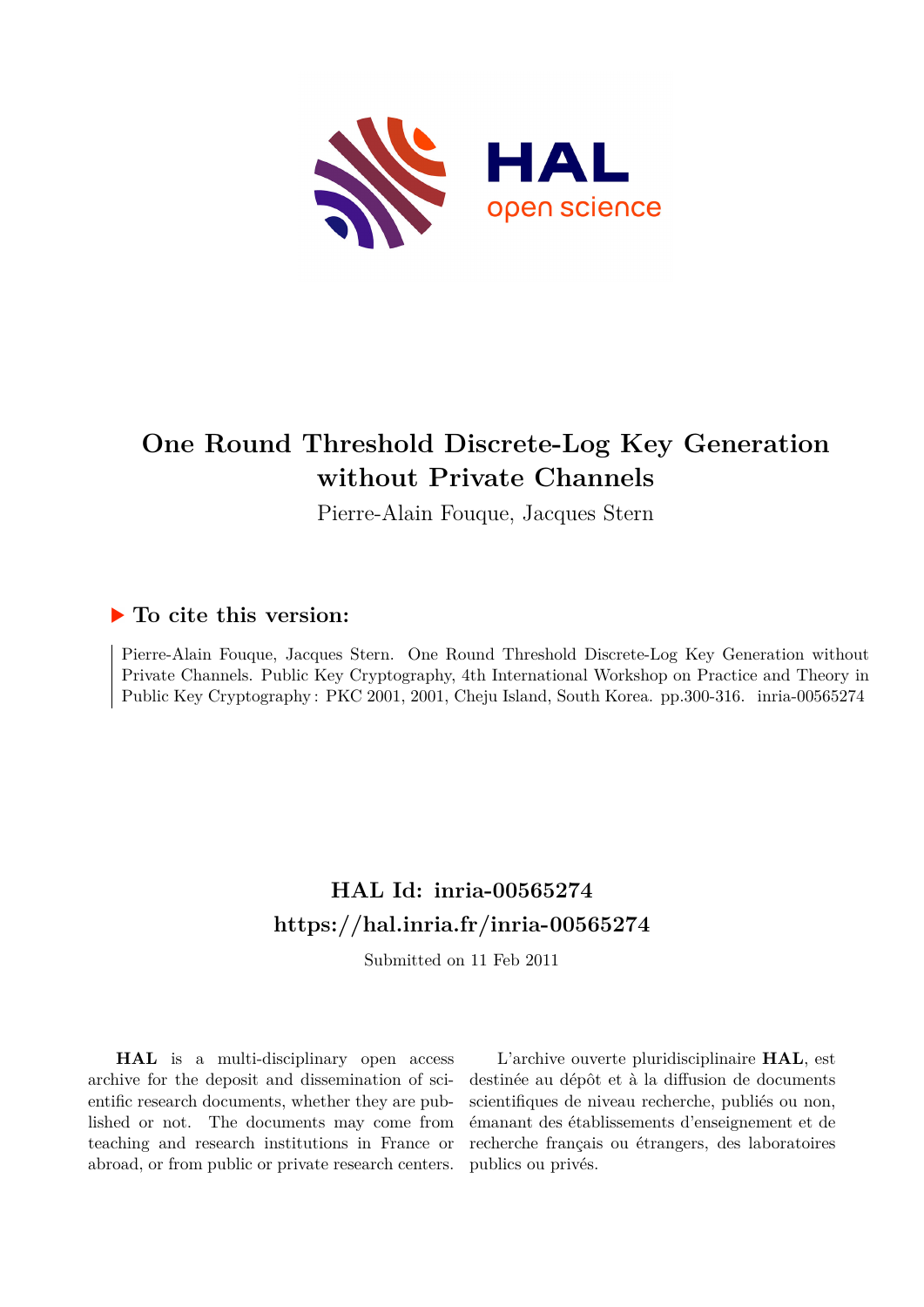## One Round Threshold Discrete-Log Key Generation without Private Channels

Pierre-Alain Fouque and Jacques Stern

École Normale Supérieure, Département d'Informatique 45, rue d'Ulm, F-75230 Paris Cedex 05, France {Pierre-Alain.Fouque,Jacques.Stern}@ens.fr

Abstract. Pedersen designed the first scheme for generating Discrete-Log keys without any trusted dealer in 1991. As this protocol is simple and efficient, it appeared to be very attractive. For a long time, this robust algorithm has been trusted as being secure. However, in 1999, Gennaro et al. proved that one of the requirements is not guaranteed : more precisely, the property that the key is uniformly distributed in the key space. Their main objective was to repair the security flaw without sacrificing on efficiency. As a result, the protocol became secure but somehow unpractical. In particular, the "complaint phase", in which cheaters are thrown out, makes the scheme overly complex and difficult to deal with in practical situations. In order to avoid this phase and other drawbacks such as the initialization phase where private channels have to be created, we present a one round scheme which generates a discrete-log key with public channels only. Finally, we show how to improve the efficiency of our algorithm when the number of servers increases.

Key words: Threshold DLK Generation, Publicly Verifiable Encryption, Adaptive and Concurrent Adversary

#### Introduction  $\mathbf{1}$

In order to design threshold cryptosystems such as signature or public key encryption schemes, the first stage consists in sharing the key generation procedure. Indeed, if a trusted dealer is used in the key generation protocol, the security of the overall distributed scheme depends on a unique server. Key generation protocols are based on random distribution processes. The servers jointly generate a random key such that, at the end of the process, all honest servers have a share of the secret key.

Improvements to the random generation of private keys for public key cryptography usually fall into two areas: the distribution of a secret for discrete-log based cryptosystems and the distribution of RSA keys.

The latter case is partially solved by the nice paper of Boneh and Franklin [4]. However, the protocol does not allow to efficiently share RSA modulus with strong primes and is not robust against cheaters. Following this paper, two articles provide robustness using different techniques. The first one by Frankel *et al.* [11], is based on the same methods as [4] and uses the protocol of Ben-Or, Goldwasser and Widgerson [2] with private channels between each pair of participants. Frankel *et al.* also propose protocols that make the scheme proactive in [11, 10, 12]. In [22] Poupard and Stern present a protocol for two players which avoids private channels. They introduce a new technique simpler and more efficient that does not need to perform many rounds of communication. It is based on a trapdoor version of the discrete logarithm problem.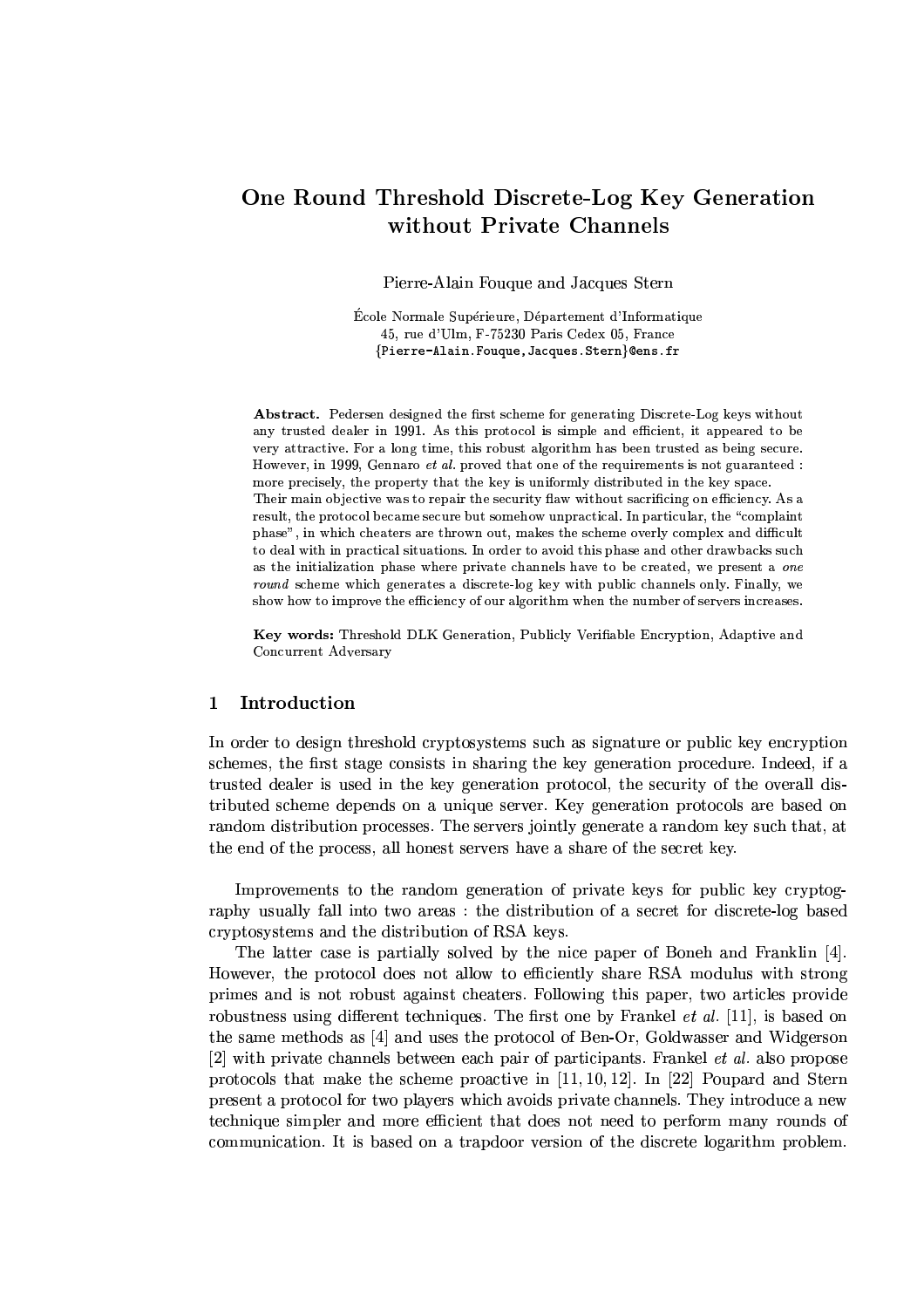This kind of protocol is well-suited to small group of participants which, from a practical point of view, is the usual case. Gilboa has followed this method in [14].

Methods for distributing keys for discrete-log cryptosystems have been known for a long time, starting with Feldman and Pedersen papers [9, 20, 21]. However, a flaw in the requirements has been discovered and a first solution as well as a security model for DKG protocols have been defined by Gennaro *et al.* in [13]. The solution has been improved by Canetti *et al.* in [7] to withstand adaptive attacks. In [16], Lysyanskaya and Jarecki have proposed two new models of security for this kind of attacks. The first one dealt also with concurrent adversaries whereas the second presents erasurefree adaptive security with persistently inconsistent players. The schemes are based on Pedersen Verifiable Secret Sharing and consequently use private channels. Only, Jarecki's solution uses public channels but it needs non-committing encryption scheme which makes the protocol less efficient.

Whereas previous solutions to DKG prove security in the information-theoretic model, we use here a computational model as the goal of such protocol is to construct a public key. Therefore, we eliminate the committing values of  $[16, 7]$  which are needed to prove the security against adaptive adversaries. To cope with such adversaries, we design a one round protocol.

Following the new approach proposed by Poupard and Stern, the contribution of this paper is to introduce public channels in order to reduce the communication rounds to a unique phase. If we use non-interactive protocol, we can also ignore concurrent and adaptive adversaries as this kind of attackers make no sense in a one round protocol. To achieve a non-interactive protocol, we need primitives such that all servers can decide whether the other servers have correctly performed their tasks and synchronous network to prevent "rushing attacks". Consequently, we need NIZK proofs secure in the random oracle model and public channels. In appendix 8.1, we relax the assumption of synchronous network and present a model where we can easily prevent the "rushing" attack" and adaptive adversaries at the price of a particular player.

#### **Background and Related Work**  $1.1$

Pedersen scheme [20] is a non-interactive scheme with broadcast and private channels. The scheme is organized in two phases : in the first stage, the participants select the key while in the second, the key is distributed between servers. In the distributed phase, each server acts as the dealer in a Feldman protocol [9] which uses verifiable secret sharing.

Participant  $P_i$  chooses  $x_i \in \mathbb{Z}_q$  at random and picks t random numbers  $a_{i,k}$  in  $\mathbb{Z}_q$ . Then, he sets  $f_i(X) = \sum_{k=0}^t a_{i,k} X^k$  where  $a_{i,0} = x_i$ . He privately sends a secret share  $s_{i,j} = f_i(j)$  mod q to participant  $P_j$  and broadcasts as public information  $y_{i,j}$  $g^{s_{i,j}}$  mod p, and  $A_{i,k} = g^{a_{i,k}}$  mod p for  $k = 0, \ldots, t$ . These data can be used by all servers to check whether the random,  $x_i$  chosen by  $P_i$ , has been correctly distributed. Let

$$
y_{i,j} = \prod_{k=0}^t A_{i,k}^{j^k} \bmod p
$$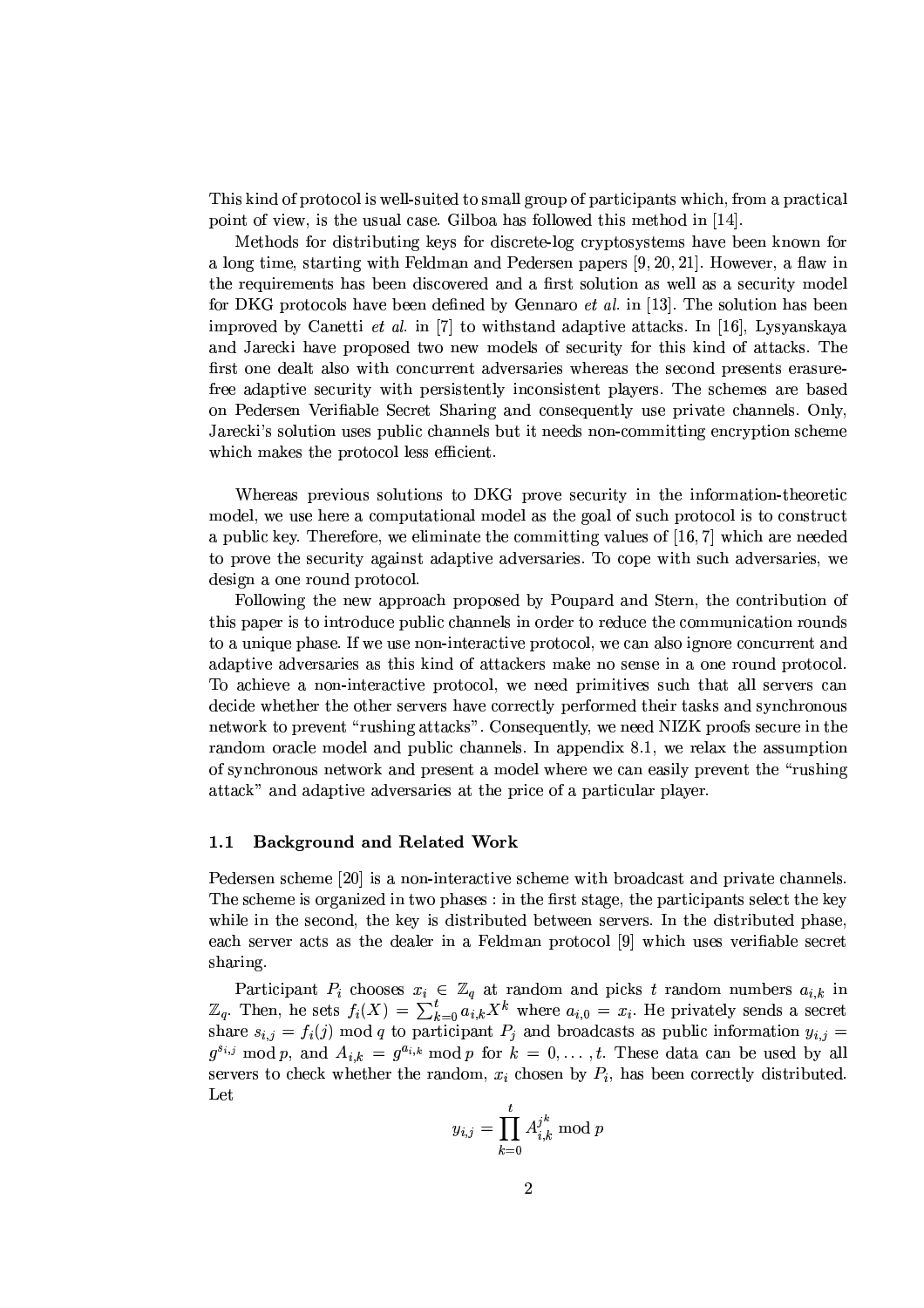If  $s_{i,j}$  is not the discrete logarithm of  $y_{i,j}$ , participant  $P_j$  broadcasts a complaint against  $P_i$ .

The complaints are managed through different strategies. A possible one is the following: if more than t participants complain against server  $P_i$ , that server is clearly faulty and is disqualified. Otherwise,  $P_i$  reveals the share  $s_{i,j}$  for each complaining player  $P_j$ . If any of the revealed shares fails the equation  $y_{i,j} = g^{s_{i,j}} \mod p$ ,  $P_i$  is disqualified, otherwise  $P_i$  can still be qualified. One can then define QUAL as the set of non-disqualified players. The public key is defined as  $y = \prod_{i \in \text{OIIAL}} y_i$  where  $y_i = A_{i,0} = q^{x_i} \bmod p.$ 

In the previous scheme, participant  $P_i$  chooses a random secret  $x_i$  and shares it between the other servers. Consequently, since disqualifications may occur after the distribution phase, the selection phase which aims at unambiguously fixing the public key, is not completed before the beginning of the distribution phase. Hence, an adversary can compute the public key at the end of the distribution phase using the values  $A_{i,0}$ . Depending on this intended value and on the goal of the adversary, this player can, for example, disqualify some members in order to modify the public key distribution. Gennaro et al. describe an attack in which two malicious members can create a bias in the distribution of the last bit of the public key with probability  $3/4$  rather than  $1/2$ . Their attack relies on the fact that the following scheme uses secret channels between each member such that we cannot know whenever an error appears which party has cheated if both players are corrupted.

To avoid this attack, Gennaro *et al.* duplicate the scheme: in the first part, the honest group is selected and in a second phase, the public value associated to the shared secret is made public. In this case, the qualified group is determined at the end of the first phase. In the first selection phase, each server commits a random value with the unconditional scheme of Pedersen in  $[21]$ ; whereas in the distribution phase, players release information enabling everyone to compute the public value. If a player cheats in the second phase, but belongs to QUAL, the other players run an error-correcting algorithm with the values that the cheating player had distributed during the first phase.

The need for two phases comes from the fact that the private channels used hide faulty players. Consequently, after the first phase which uses a symmetric algorithm. we do not know if the cheating player is:

- the sender who has sent a false share within the private channel, or
- the receiver who claims that he has received a bad share.

Therefore, the second phase is needed to solve the "complaints". However, we can expect that in general no server will be corrupted. Thus this second phase appears to be redundant and useless. Moreover, it is the most time consuming phase of the protocol.

#### $1.2$ Our solution

Our approach is focused on simplifying previous protocols. In a real implementation of private channels, an additional previous round must be executed to share the secret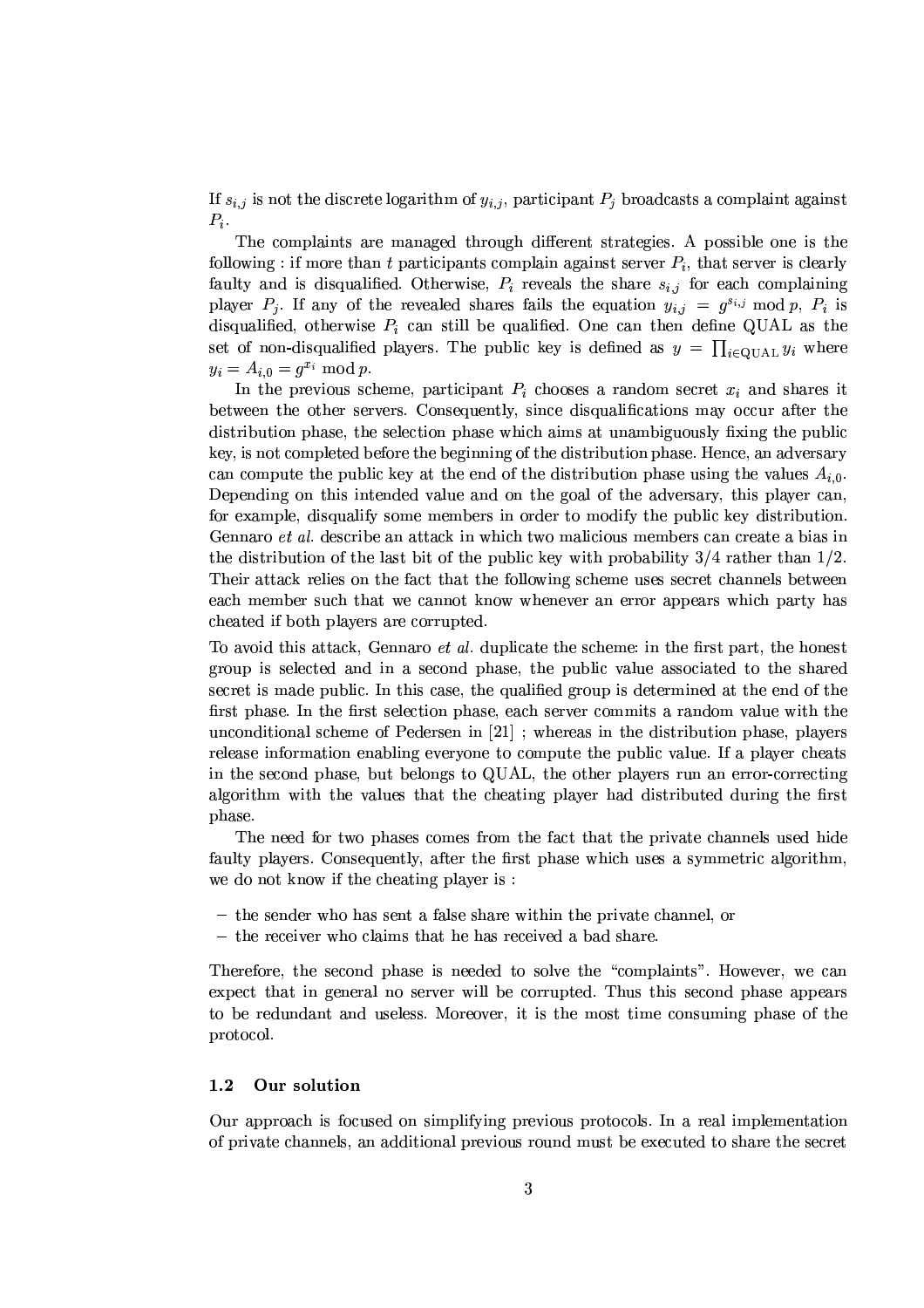key between each pair of servers. This first round is usually put as a requirement for the channel but this phase involves penalties in practical implementations.

Moreover, in private channels, we cannot know whether the faulty player is the sender or the receiver in the first phase. The second phase of [13] is therefore needed to solve the complaints coming from this ambiguity. Hence, if we use a Publicly Verifiable Secret Sharing scheme (PVSS) and Publicly Verifiable Encryption scheme (PVE) [5]. we are able to immediately detect whether the sender has sent faulty parts. Then, malicious players are caught and we do not allow them in the group of qualified members. Consequently, our scheme consists of only one phase where each participant shares his random number with a PVSS scheme and transfers the share to the intended party with a PVE scheme in such a way that all parties can verify that the receiver is able to recover his share. As we use only one phase with a PVSS, all users must be able to determine the public key at the end of this stage. Consequently, we use a synchronous network to avoid "rushing attacks", where an adversary waits until all other servers have played before defining its own value. In this scenario, an adversary can choose a public key or at least bias the distribution. Therefore, the release of values  $A_{i,0}$  will be made at a fixed time for each server. In 8.1 we show how to avoid s ynchronous network with a new kind of player.

Complexity of the protocol. In our scheme, all users have to verify a lot of proofs. Particularly, if the numbers of participants is  $\ell$  and each of them shares his secret random in  $\ell$  pieces, we have  $O(\ell^2)$  shares in the scheme. Moreover, in our scenario, all of these pieces are broadcast and must be verified by all participants. We do not use a "complaint phase" in which a misleading player informs the others that a verification does not work. Hence, the computation complexity is  $O(k\ell^2)$ , whereas other schemes have a complexity in  $O(k\ell)$ . However, we believe that it does not tamper practicality since the number of participants is usually limited. Finally, the hidden constant in the O-notation of other protocols makes the comparison a bit meaningless.

**Improvement of the complexity.** At first glance, our scheme seems to be costly in terms of computations since all servers have to check the shares of the others. However, as noted above in practical situations we have to deal only with few servers. Furthermore, if we want to execute our protocol with more servers, we provide in appendix 8.2 a solution to speed-up the verification phase. Thanks to a fast batch verification, we prove that the computation complexity of our scheme is comparable with previous ones.

#### Outline of the paper 1.3

In section 2, we define the security model for the distributed key generation of discretelog keys. In section 3, we recall some cryptographic primitives and present a proof of fairness. In section 4, we describe the scheme and in section 5 the security proof. Finally, we discuss the complexity of our protocol in section 6.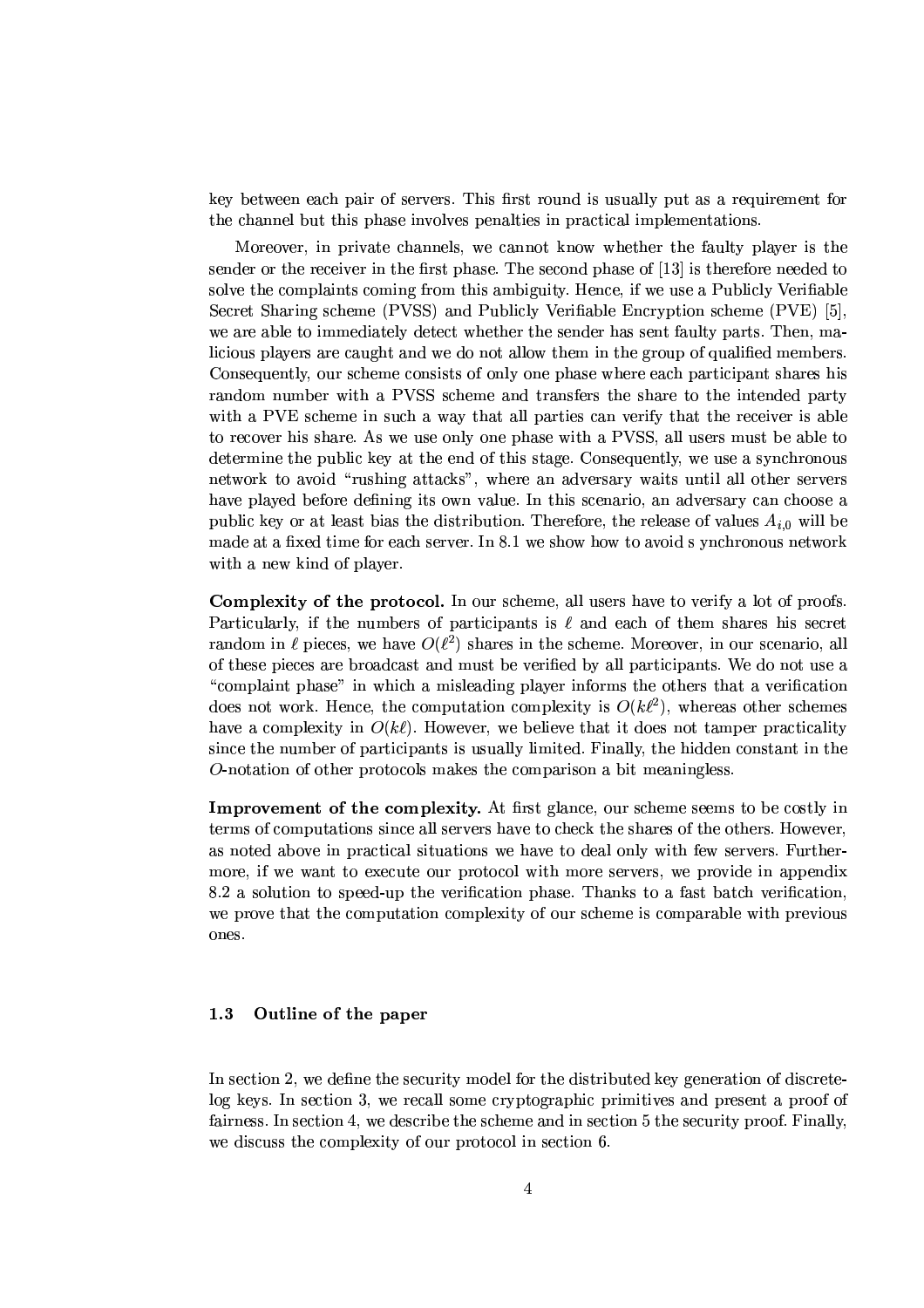#### The Security Model  $\bf{2}$

#### The Network and the Players  $2.1$

Our game includes the following players connected through a synchronous broadcast channel : a set of  $\ell$  servers  $P_1, \ldots, P_\ell$  and an adversary who may control up to t servers. A player  $P_i$  is considered good as long as he has followed the protocol and faulty once he has deviated from the protocol.

#### $2.2$ **Formal Definition**

A t-out-of- $\ell$  threshold key generation scheme is a protocol that allows any subset of  $t+1$  players out of  $\ell$  to generate the secret key, but disallows the generation if fewer than t players participate to the protocol.

A t-out-of- $\ell$  threshold key generation is composed by a key generation algorithm that takes as input a security parameter k, the number  $\ell$  of generation servers, and the threshold parameter t; it outputs a public key  $PK$ , and a list  $SK_1, \ldots, SK_\ell$  of shares of the private key associated to the list  $PK_1, \ldots, PK_{\ell}$  of shares of the public key.

#### 2.3 **Security Requirements**

The security requirements for a threshold key generation scheme are *correctness* and secrecy. We present here the requirements for discrete logarithm public key  $PK = y =$  $g^x$  mod p and  $SK = x$ . The SK is shared among the  $\ell$  servers.

The *correctness* property consists of the three followings items.

- All subsets of  $t+1$  shares provided by honest players define the same unique secret  $key x$ .
- All honest parties have the same value of public key  $y = q^x \mod p$ , where x is the unique secret guaranteed by the previous item.
- The value x is uniformly distributed in  $\mathbb{Z}_q$ , and hence y is uniformly distributed in the subgroup generated by  $q$ .

The secrecy property means that no information on  $x$  can be learned by an adversary beyond what follows from equality  $y = g^x \mod p$ . The secrecy condition can be more formally expressed in terms of simulatability. The simulation enables to prove that the attacker  $A$  learns nothing on the random numbers of the uncorrupted servers. More precisely, if  $A$  has knowledge of the  $t$  random numbers of the corrupted servers and knows the public value y, a program called simulator  $\mathcal S$  can be executed in expected polynomial time, so that the view of the adversary during a real run is indistinguishable from the output of the simulator. Hence, the adversary cannot see if the distribution comes from a simulator or from a real run. Consequently, as the simulator does not know the secret information, the output of the simulator cannot be used by the adversary to learn knowledge on the secret numbers of the uncorrupted players.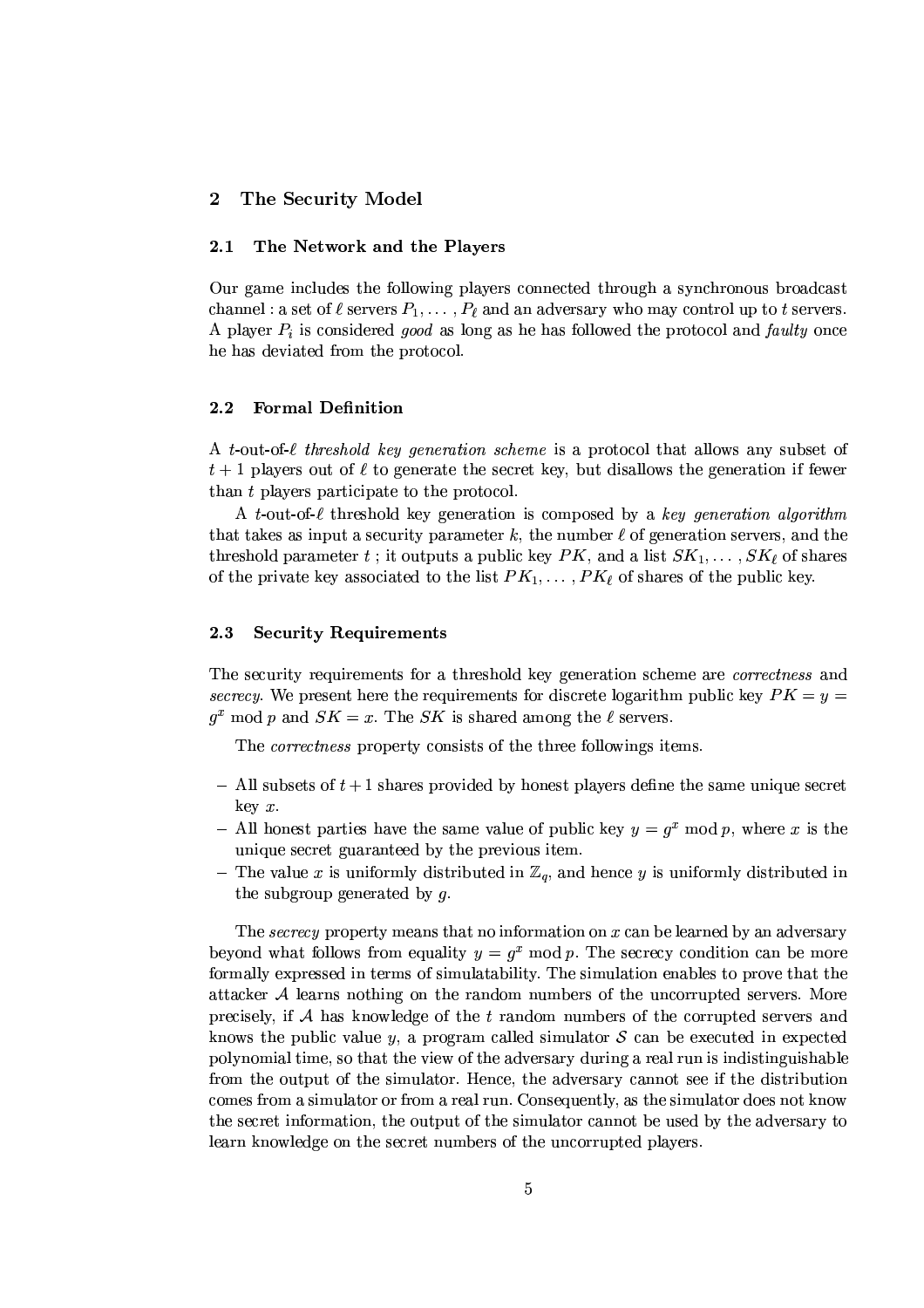#### $2.4$ The Adversarial Game

To define *correctness* and *security against a static adversary*, we consider the following game played against such adversary.

- **A1** The adversary  $A$  has knowledge of the intended output of the distributed discrete- $\log$  public key algorithm : the public key y.
- A2 The attacker chooses to corrupt t servers. A learns all their secrets and she actively controls their behavior.
- A3 Each participant chooses a random number and shares it using a Publicly Verifiable Secret Sharing scheme among the others.

#### 3 Cryptographic Primitives

#### $3.1$ The Paillier cryptosystem

Various cryptosystems based on randomized encryption schemes  $E(M)$ , which encrypt a message M by raising a basis  $g$  to the power M and suitably randomizing the result, have been proposed so far  $[15, 3, 17-19]$ . Their security is based on various "residuosity" assumptions and the trapdoor is a hidden subgroup where discrete log computations are feasible. We call those cryptosystems *trapdoor* discrete logarithm schemes. As an important consequence of this encryption technique, those schemes have homomorphic properties that can be informally stated as follows:

$$
E(M_1+M_2)=E(M_1)\times E(M_2)\quad\text{and}\quad E(k\times M)=E(M)^k
$$

Paillier has presented three closely related such cryptosystems in [19]. We only recall the first one.

This cryptosystem is based on the properties of the Carmichael lambda function  $\lambda(N)$  in  $\mathbb{Z}_{N^2}^*$ . We refer to  $\lambda(N)$  as  $\lambda$ . We recall here the main two theorems: for any  $w\in \mathbb{Z}_{N^2}^*$ ,

$$
w^{\lambda} = 1 \mod N
$$
, and  $w^{N\lambda} = 1 \mod N^2$ 

**Key Generation.** Let N be an RSA modulus  $N = pq$ , where p and q are prime integers. Let G be an integer whose order is a large multiple of N modulo  $N^2$ . The public key is  $PK = (N, G)$  and the secret key is  $SK = \lambda$ .

**Encryption.** To encrypt a message  $M \in \mathbb{Z}_N$ , randomly choose u in  $\mathbb{Z}_N^*$  and compute the ciphertext  $c = G^{\tilde{M}} u^N \text{ mod } N^2$ .

**Decryption.** To decrypt c, compute  $M = \frac{L(c^{\lambda} \mod N^2)}{L(G^{\lambda} \mod N^2)}$  mod N where the L-function takes in input elements from the set  $S_N = \{x \le N^2 | x = 1 \bmod N\}$  and computes  $L(x) = \frac{x-1}{N}$ .

The integers  $c^{\lambda}$  mod  $N^2$  and  $G^{\lambda}$  mod  $N^2$  are equal to 1 when they are raised to the power N so they are  $N^{\text{th}}$  roots of unity. Furthermore, such roots are of the form  $(1+N)^{\beta} = 1 + \beta N \mod N^2$ . Consequently, the L-function allows to compute such values  $\beta$  mod N and  $L((G^M)^{\lambda} \mod N^2) = M \times L(G^{\lambda} \mod N^2) \mod N$ .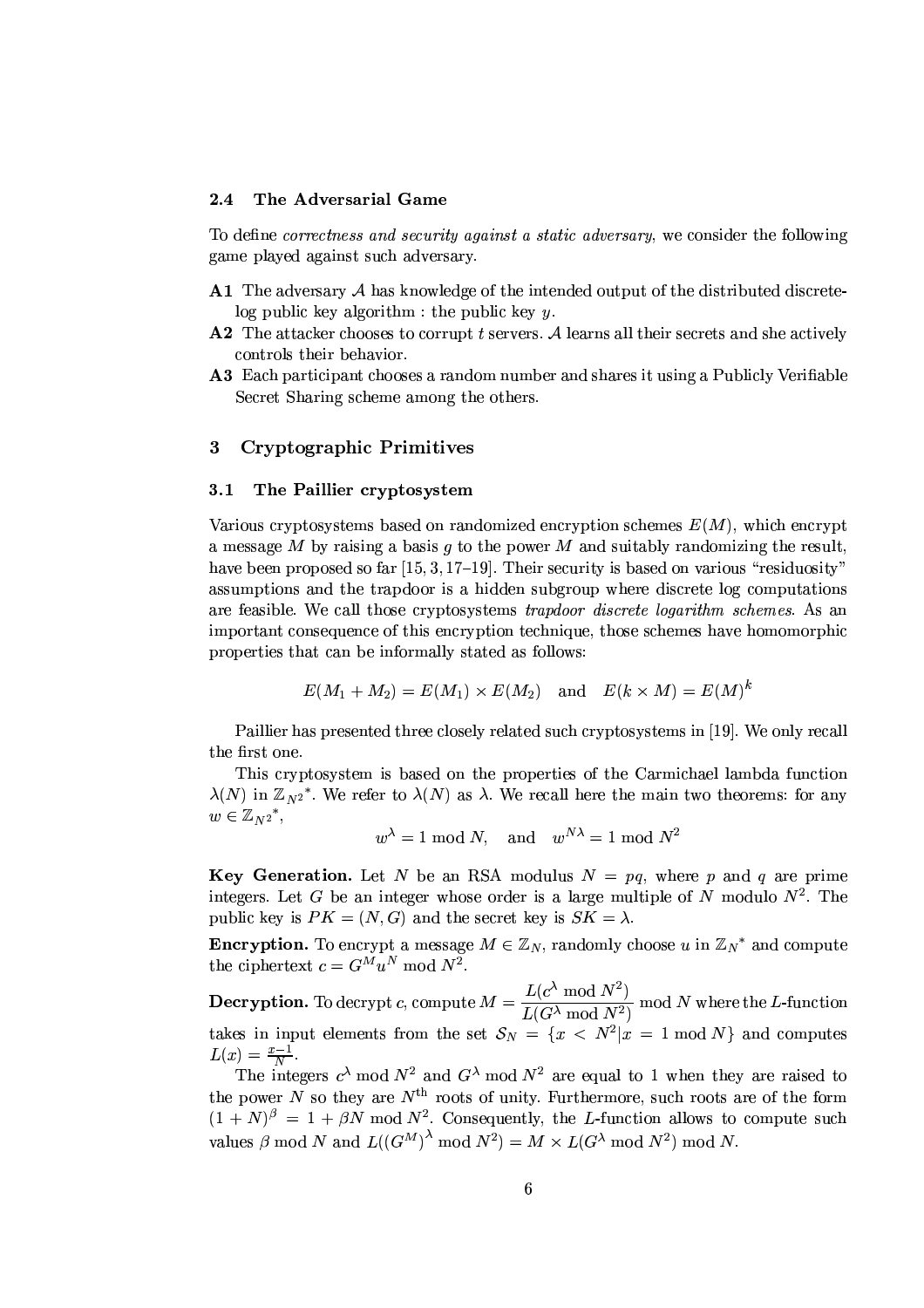The Residuosity Class Problem. Assume the order of G is a multiple of N. A number v is said to be a  $N^{\text{th}}$  residue modulo  $N^2$  if there exists a number  $u \in \mathbb{Z}_{N^2}^*$ such that  $v = u^N \mod N^2$ . For  $w \in \mathbb{Z}_{N^2}^*$ , we call  $N^{\text{th}}$  residuosity class of w with respect to G the unique integer  $r \in \mathbb{Z}_N$  for which there exists  $u \in \mathbb{Z}_N^*$  such that  $G^r u^N = w \bmod N^2$ .

The Composite Residuosity Class Problem is defined to be the computational problem of computing the class of a random element in  $\mathbb{Z}_{N^2}^*$ .

Security. This problem that exactly consists in inverting the cryptosystem, is believed to be intractable. The semantic security is based on the difficulty to distinguish  $N^{\text{th}}$ residues modulo  $N^2$ . We refer to [19] for details.

#### $3.2$ A proof of fairness

In this section, we present a proof in the style of [23] which enables to prove that decryption of  $Y = G^x u^N$  mod  $N^2$  in base G allows to recover the discrete logarithm of  $y = g^x \mod p$  in base g, where g is of order a prime q in  $\mathbb{Z}_p^*$ .

We describe a non-interactive statistical zero-knowledge proof of the existence of two small numbers  $\sigma$  and  $\tau$  so that  $|\sigma| < A$  and  $|\tau| < B$  which verify that  $G^{\sigma}Y^{-\tau}$  is a  $N^{\text{th}}$  residue for  $\sigma\tau^{-1} = \log_a y$ . We prove the security of the proof in the random oracle model.

**Description of the proof.** Let  $x \in [0, S]$  be the secret value, and A, B and S three integers such that  $|A| \geq |B| \cdot |S| + k'$  where k' is a security parameter. The value B is the output length of a hash function  $H$ .

The prover chooses a random r in [0, A] and a random  $s \in \mathbb{Z}_N^*$ . Then, he computes  $t = (g^r \mod p, G^r s^N \mod N^2)$ . Let e be the hash value  $H(g, G, y, Y, g^r \mod N^2)$  $p, G^r s^N \mod N^2$ . Next, the prover computes  $z = r + e^x$  and  $w = s u^e \mod N$ . If  $z \notin [0, A]$ , the prover restarts with another random values r and s until  $z \in [0, A]$ . The proof is the triple  $(e, z, w) \in [0, B] \times [0, A] \times [0, N]$ . It is checked by the equations  $e = H(q, G, y, Y, q^z y^{-e} \text{ mod } p, G^z w^N Y^{-e} \text{ mod } N^2), z \in [0, A], \text{ and } y^q = 1 \text{ mod } p.$ 

**Completeness.** The execution between a prover who knows the secret  $x$  and a verifier is successful with overwhelming probability if  $SB/A < 1/2^{k'}$  is negligible.

**Proof:** The verifier has access to  $(e, z, w)$  where  $z = r + ex < A$ ,  $w = su^e \mod N$ , and  $e = H(g, G, y, Y, g^r \mod p, G^r s^N \mod N^2)$ . He can check whether  $z < A, g^r =$  $g^{r+ex}(g^x)^{-e} = g^z y^{-e} \bmod p$ , and  $G^r s^N = G^{r+ex}(su^e)^N (G^x u^N)^{-e} = G^z w^N Y^{-e} \bmod p$  $N^2$ .

If the prover follows the protocol, the proof fails only if  $z \geq A$ . The probability of failure of such an event taken over all possible choice of r is smaller than  $SB/A$ . Consequently, the execution of the protocol is successful with probability greater than  $1-\frac{SB}{A}$ . Thus, if  $SB/A$  is negligible, the probability of success is overwhelming.  $\Box$ 

**Soundness.** If the verifier accepts the proof, with probability  $> 1/B + \epsilon$  where  $\epsilon$  is a non-negligible quantity, then using the prover as a "black-box" it is possible to compute  $\sigma$  and  $\tau$  such that  $|\sigma| < A$  and  $|\tau| < B$  such that  $\sigma \tau^{-1} = x \mod q$ ,  $q^x = y \mod p$  and  $G^{\sigma}Y^{\tau}$  is a N<sup>th</sup> residue modulo N<sup>2</sup>.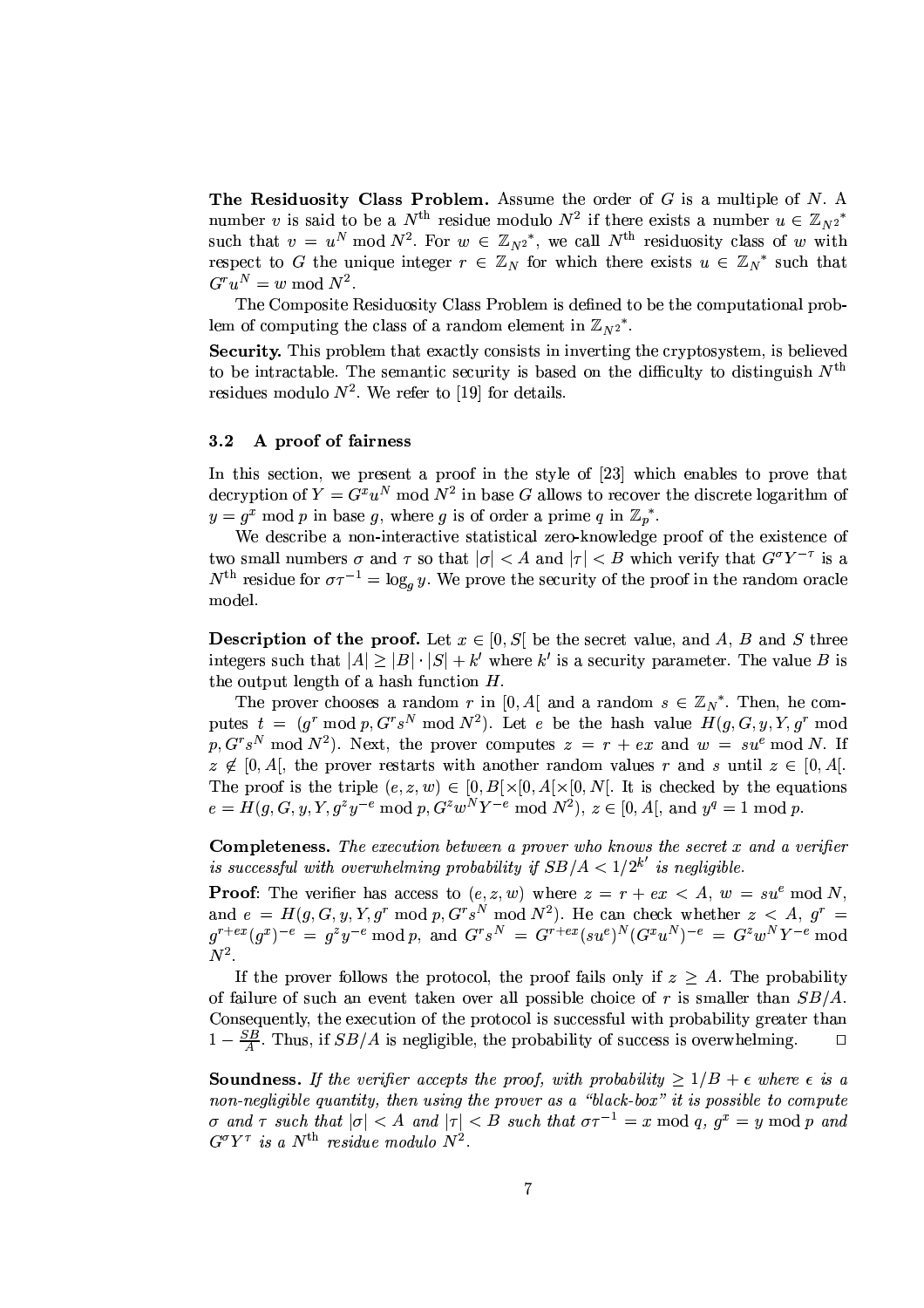**Proof:** For a given t, if a prover can find two triples  $(e, z, w)$  and  $(e', z', w')$  which pass the proof with non-negligible probability, he can obtain the following equalities :  $G^{z-z'}(w/w')^{Ne} = Y^{e-e'} \bmod N^2$  and  $g^{z-z'} = y^{e-e'} \bmod p$ .

Hence, if we note  $\sigma = z - z'$  and  $\tau = e - e'$ :

$$
G^{\sigma}(w/w')^{Ne} = Y^{\tau} \bmod N^2 \quad \text{and} \quad g^{\sigma} = y^{\tau} \bmod p \tag{1}
$$

and  $|\sigma| < A$  and  $0 < |\tau| < B$ .

As  $y^q = 1$  mod p and as there is a unique subgroup of order q in  $\mathbb{Z}_p^*$ , the value y is in  $\langle g \rangle$ . Hence, from the second equality, we deduce that  $\sigma \tau^{-1}$  mod q is the discrete log of  $u$ .

We note  $d = \gcd(\sigma, \tau)$ . As q is a prime number, we get  $\sigma/d = \tau/d \times x \mod q$ . Let  $\sigma_0 = \sigma/d$ ,  $\tau_0 = \tau/d$ . Knowledge of  $(\sigma_0, \tau_0)$  enables to compute the secret  $x =$  $\sigma_0 \tau_0{}^{-1} \bmod q.$ 

Let  $\tilde{x}$  be the result of the decryption of Y. If  $g^{\tilde{x}} = y$  mod p, we are done. Otherwise, we search the values  $\sigma_0$  and  $\tau_0$  where  $\sigma_0 = \sigma/d$ ,  $\tau_0 = \tau/d$  and  $d = \gcd(\sigma, \tau)$  to find x. In [23], Poupard and Stern describe how to find  $\sigma_0$  and  $\tau_0$  from  $\tilde{x}$  and N provided that the proof is correct. They show that the smallest vector of the lattice of dimension two where a basis is  $((N,0), (\tilde{x},1))$  corresponds to the vector  $(\sigma_0, \tau_0)$  whenever  $N > 2\sqrt{2}AB$ . Hence, as the dimension of the lattice is two. Gauss algorithm can be used to efficiently recover the smallest vector in  $O(\log N)$ .

Consequently, if the proof is well-formed, participant  $P_i$  can always recover the intended share x which matches  $y = g^x \mod p$ . This fairness property is useful to guarantee that the receiver will receive the correct data.  $\Box$ 

### **Zero-Knowledge.** This proof is a non-interactive statistical zero-knowledge proof.

**Proof:** We can construct a simulator that simulates the adversary's view without knowing the value  $x$  in the random oracle model. When an uncorrupted player is supposed to generate a proof for a given y, Y, the simulator chooses  $e \in [0, B]$ ,  $z \in [0, A]$  and  $w \in \mathbb{Z}_N^*$  at random, and defines the value of the random oracle at  $(g, G, y, Y, g^2y^{-e} \mod p, G^2w^NY^{-e} \mod N^2)$  to be e. With overwhelming probability, the simulator has not yet defined the random oracle at this point. The proof is just  $(z, w, e)$ . It is straightforward to verify that the distribution produced by this simulator is statistically close to perfect provided that  $BS/A$  is negligible.  $\Box$ 

#### $\overline{\mathbf{4}}$ The scenario

Each server has to verify all proofs broadcast by other players and to select the qualified group of servers. All players are considered as probabilistic polynomial time Turing machines. In the initialization stage, each participant performs the key generation algorithm of Paillier's cryptosystem. For  $i = 1$  to  $\ell$ , the public keys  $PK_i = (G_i, N_i)$  are published and the server  $P_i$  secretly stores  $SK_i$ . The value  $N_i$  is a RSA modulus,  $G_i$  is an element in  $\mathbb{Z}_{N^2}^*$  of order a multiple of  $N_i$  and  $SK_i = \lambda(N_i)$ .

We consider the following scenario: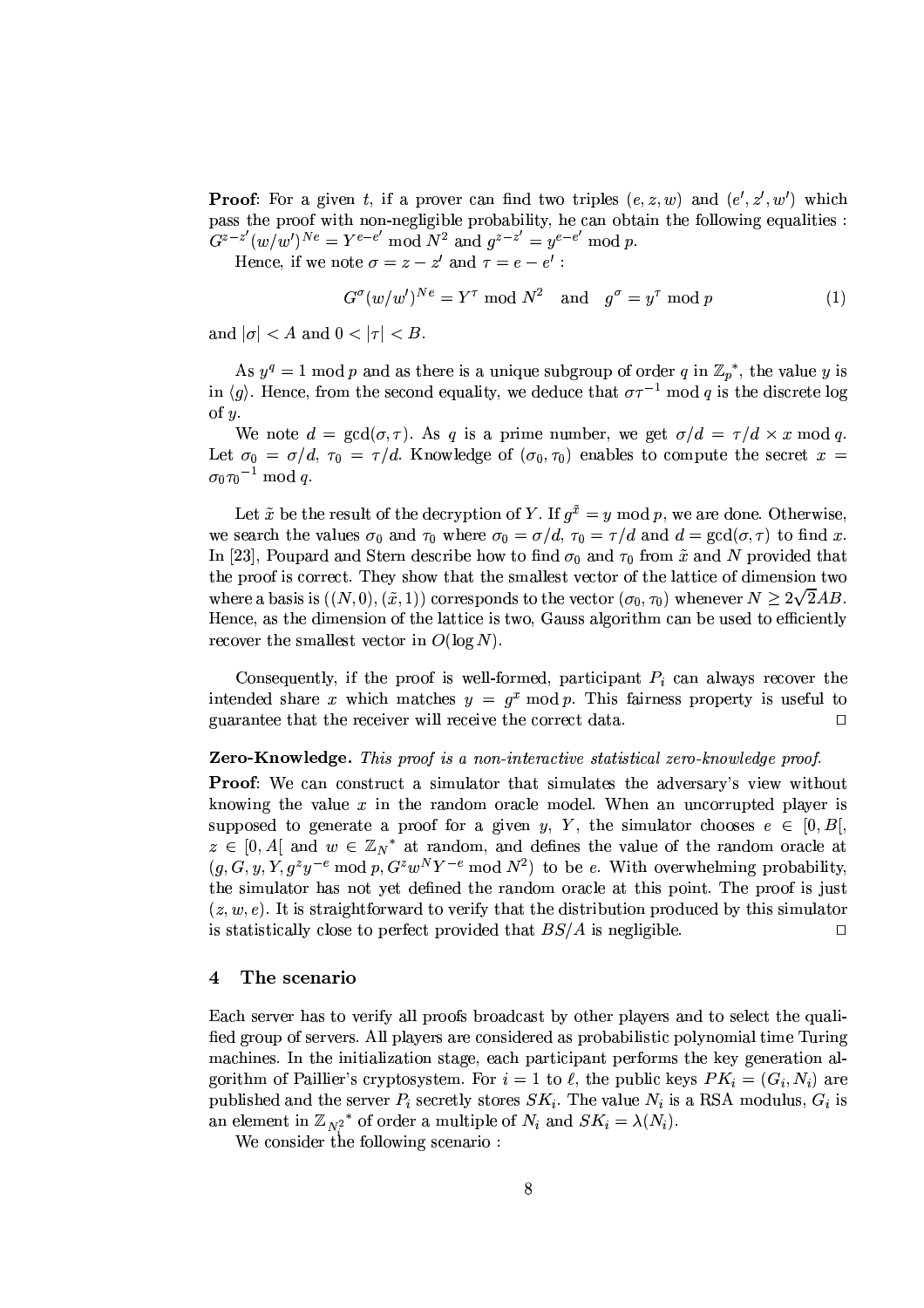- Participant  $P_i$  generates a random  $s_{i,0}$ , sets  $a_{i,0} = s_{i,0}$  and chooses  $a_{i,k}$  at random from  $\mathbb{Z}_q$  for  $1 \leq k \leq t$ . The numbers  $a_{i,0}, \ldots, a_{i,t}$  define the polynomial  $f_i(X)$  $\sum_{k=0}^{t} a_{i,k} X^k \in \mathbb{Z}_q[\overline{X}]$ . Then, he computes  $s_{i,j} = f_i(j) \mod q$ . He broadcasts : for  $k = 0, \ldots, t$ ,  $A_{i,k} = g^{a_{i,k}} \mod p$  and  $y_{i,j} = g^{s_{i,j}} \mod p$ ,  $Y_{i,j} = G_j^{s_{i,j}} u_{i,j}^{N_i} \mod N_j^2$ , and a proof  $(e_{i,j}, w_{i,j}, z_{i,j})$ .
- Then, for each  $1 \leq i, j \leq \ell$ , the servers verify that:

$$
\prod_{k=0}^{t} A_{i,k}^{j^k} = \prod_{k=0}^{t} g^{a_{i,k}j^k} = g^{\sum_{k=0}^{t} a_{i,k}j^k} = g^{f_i(j)} \bmod p
$$

and check whether  $g^{f_i(j)}$  mod p is equal to  $y_{i,j}$  in order to verify that the distribution is correct. The servers also verify the proofs  $(e_{i,j}, w_{i,j}, z_{i,j})$  and if  $y_{i,j}^q = 1 \text{ mod } p$  for  $1\leq i,j\leq \ell$ .

- The set QUAL of qualified servers is defined from the players who have correctly played. The others are disqualified.
- Participant  $P_j$  decrypts  $Y_{i,j}$  and obtains  $s_{i,j}$  for  $1 \leq i \leq \ell$ . He stores the parts  $s_{i,j}$ for  $i \in \text{QUAL}$  and computes the public key as  $\prod_{i \in \text{QUAL}} A_{i,0} = g^{f(0)} \mod p$  if we note  $f(X) = \sum_{i \in \text{QUAL}} f_i(X)$ . The share of the key obtained by participant  $P_j$  is equal to

$$
\sum_{\substack{\in \text{QUAL}}} s_{i,j} = f(j) \bmod q
$$

The secret key s is shared in polynomial form with  $f(i)$  mod q and in additive form with  $x_i$  mod q between all participants belonging to the set QUAL.

#### 5 **Security Proof**

In this section, we prove the security of the scheme following the security model defined in section 2.4. We have to ensure the correctness and the secrecy of the scheme.

Correctness means that all players obtain the same key at the end of the protocol, that  $t + 1$  correct shares allow to recover the secret key and that the secret value is uniformly distributed in the subgroup generated by  $q$  modulo  $p$ .

Secrecy means that no information on x can be learned by the adversary except what follows from equation  $y = q^x \mod p$ .

**Theorem 1** The sharing scheme is correct against adversaries.

 $\dot{i}$ 

**Proof:** Let us assume the existence of an adversary  $A$  able to break t servers.

**Correctness.** It is clear that, at the end of the protocol, each server obtains the same public key because each honest server has received the same information and deduced the same set QUAL.

At the end of the protocol, the secret value is shared in polynomial form such that any  $t+1$  correct shares enable to interpolate the polynomial f of degree t whose constant coefficient represent the secret key s.

Finally, the public key y is uniformly distributed in the subgroup  $\langle q \rangle$  because if one of the honest server is not disqualified and has selected his additive share  $x_i$  at random, the secret  $\sum_{i\in \text{OIIAL}} x_i \mod q$  is randomized uniformly in  $\mathbb{Z}_q$ . Therefore, the value y is uniformly randomized in  $\langle q \rangle$ .  $\Box$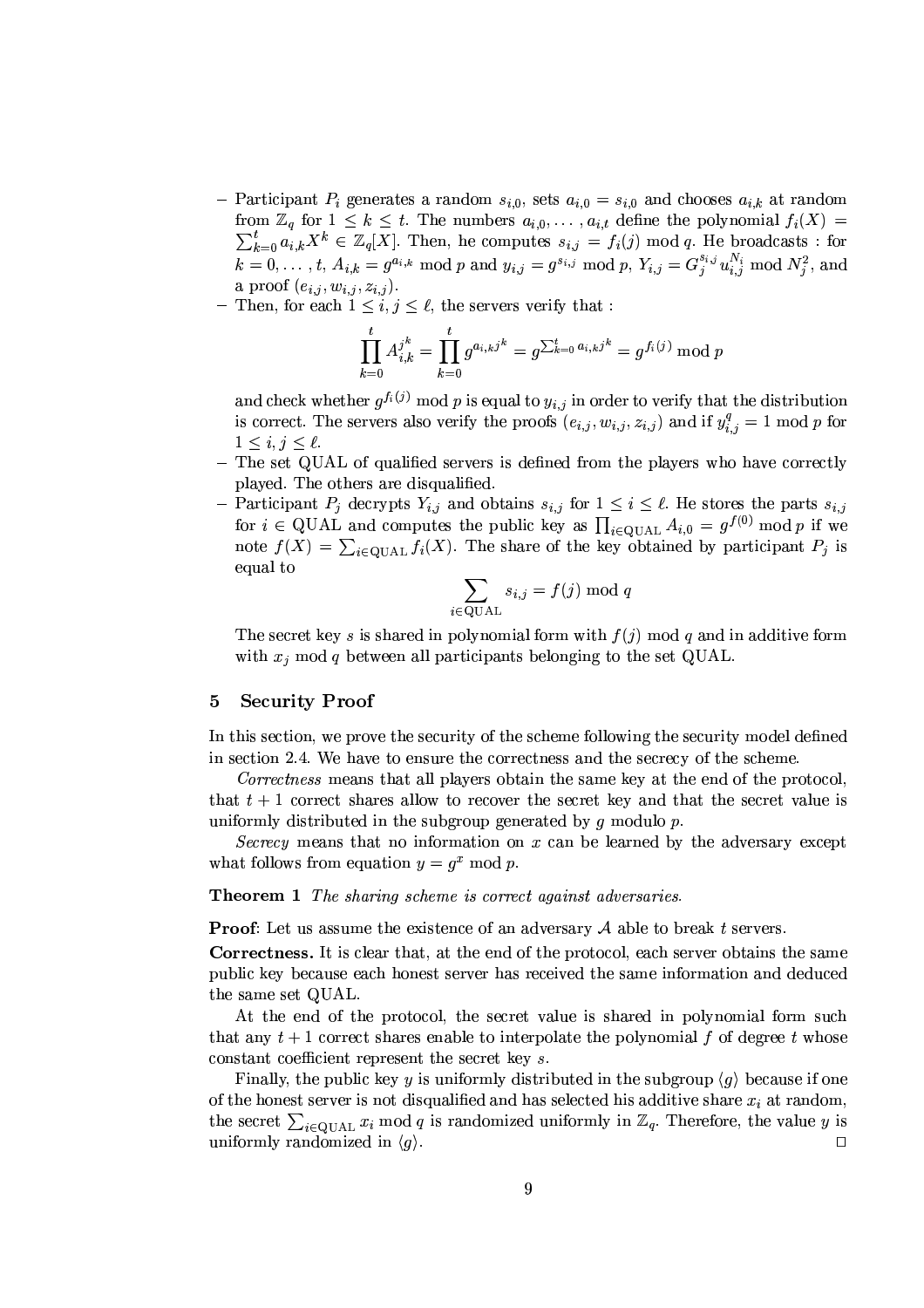**Theorem 2** Under the decisional composite residuosity assumption and in the random oracle model, the sharing scheme is secure against static adversaries.

**Proof: Secrecy.** We describe a simulator S which takes as input an element  $y \in \mathbb{Z}_p^*$  in the subgroup generated by g and produces an output distribution which is polynomially indistinguishable from  $\mathcal{A}$ 's view of a run of the protocol that ends with y as its public key output.

Let A the adversary who knows y in phase A1 and corrupts t servers at the beginning of the protocol in phase A2. A learns all their secrets and she actively controls their behavior.

Here, we can take advantage of the synchronized network. We have to simulate the distribution of all servers. However, when we simulate the run of the protocol, the synchronization is not needed and we can wait until all malicious servers play. This allows us to determine the public value  $y_i^*$  of a specific good server  $P_i^*$  such that we do not know its internal state

Hence, each server  $P_i$ , except  $P_i^*$ , chooses at random  $x_i$  mod q and t other values  $a_{i,k}$  for  $k = 1, \ldots, t$ . He sets  $f_i(X) = \sum_{k=0}^{t} a_{i,k} X^k \in \mathbb{Z}_q[X]$ . Then, he computes  $A_{i,k} =$  $g^{a_{i,k}}$  mod p for  $k = 0, \ldots, t$  and calculates  $y_{i,j} = g^{f_i(j)}$  mod p and  $Y_{i,j} = G_j^{f_i(j)} u_{i,j}^{N_j}$  mod  $N_i^2$ . The distribution of these values and the distribution of those of the real protocol are equal.

Now, we have to simulate the distribution of player  $P_i^*$ . If we want the ending value to be y, let  $y_i^* = A_{i,0}^* = y \cdot \prod_{i \in \text{QUAL}\backslash \{P_i^*\}} (y_i)^{-1} \text{ mod } p$ , as the set QUAL is defined at the end of the synchronization. We choose at random t values  $f_i^*(i_j)$  for the t corrupted servers  $\{i_1, \ldots, i_t\}$  and send these values to these servers. With the Lagrange interpolation formula, we can compute the public values  $y_{i,j}^*$  of all other shares as :

$$
y_{i,j}^* = g^{f_i^*(j)} = (y_i^*)^{\lambda_{j,0}^S} \cdot \prod_{j=1}^t g^{\lambda_{j,i_j}^S f_i^*(i_j)}
$$

where  $\lambda_{i,j}^S = \prod_{j' \in S \setminus \{j\}} \frac{i-j'}{j-j'}$  and  $S = \{0, i_1, \dots, i_t\}.$ <br>Here we use an assumption which seems weaker than the assumption used in order

to prove the semantic security of the Paillier cryptosystem. In fact, we have  $g^x$  mod p and  $G^x u^N$  mod  $N^2$  whereas the semantic security has to decide whether the value  $G^x u^N$  mod  $N^2$  encrypts x or not. To simulate  $Y_{i,j}^*$ , we can therefore choose at random<br>  $x_{i,j} \in \mathbb{Z}_{N_j}$  and  $u_j \in \mathbb{Z}_{N_j}^*$ , and set  $Y_{i,j}^* = G_j^{x_{i,j}} u_j^{N_j}$  mod  $N_j^2$ .<br>
Player  $P_i^*$  has an inconsistent int

 $\log$  of  $y_i$  in basis q modulo p. However, this player will not be attacked because in this model all corrupted servers are chosen at the beginning of the game A.

Finally, in the simulation, the distribution produced by the simulator is statistically close to perfect. In the random oracle model, where the simulator has a full control of the values returned by the hash function  $H$ , we define the value of  $H$  at  $(g, G, y, Y, g^2y^{-e}, G^zw^NY^{-e})$  to be e. With overwhelming probability, the simulator has not yet defined the random oracle at this point so the adversary A cannot detect the twist.  $\Box$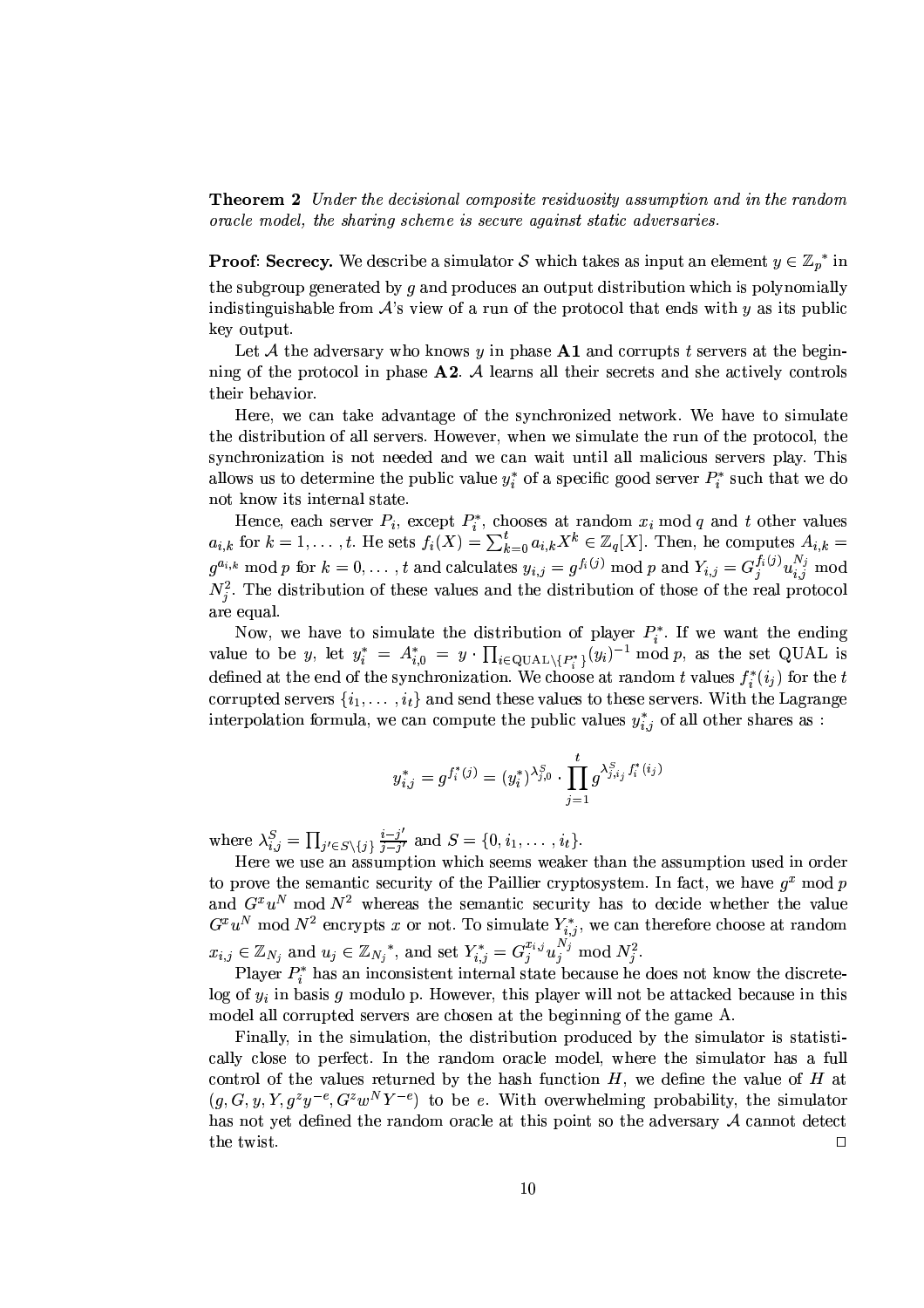#### On the complexity of the protocol 6

All servers must perform  $\ell \times (\ell - 1)$  verifications of the form  $y_{i,j} = \prod_{k=0}^{t} A_{i,k}^{j^k}$  mod p for  $1 \leq i \leq \ell$  and for  $1 \leq j \leq \ell$  except for the  $\ell$  shares generated by themselves. Finally, each server must decrypt its part of the secret  $x$ .

In this case,  $P_i$  has computed the  $t+1$  values  $A_{i,k} = g^{a_{i,k}}$  mod p and the 3l values  $s_{i,j} = f_i(j), y_{i,j} = g^{s_{i,j}} \mod p, Y_{i,j} = G_j^{s_{i,j}} u_{i,j}^{N_j} \mod N_j^2.$ <br>For the proofs, each server  $P_j$  has to check whether  $e_{i,j} = H(g, G_j, y_{i,j}, Y_{i,j}, g^{z_{i,j}} y^{-e_{i,j}} \mod N_j^2)$ 

 $p, G_i^{z_{i,j}} w_{i,j}^{N_j} Y_{i,j}^{-e_{i,j}} \mod N_i^2$  and  $y_{i,j}^q = 1 \mod p$  for each  $1 \leq j \leq \ell$  and for each  $1 \leq i \leq \ell$ except for the proofs generated by  $P_i$ .

In this case,  $P_i$  has to compute the proofs  $(e_{i,j}, z_{i,j}, w_{i,j})$  where the heavy calculation is to compute  $w_{i,j} = s_{i,j} u_{i,j}^{e_{i,j}} \mod N_j$ .

Finally, each server decrypts its own part  $x_j$  of the common secret x. To make this operation in an efficient way, the server  $P_j$  computes the product  $Y_j = \prod_i Y_{i,j} =$  $G_j^{\sum_i x_{i,j}}$  mod  $N_j^2$  using  $\ell-1$  multiplications and performs a single decryption on  $Y_j$ to recover  $x_j$  mod  $N_j$ . This operation consists in a single exponentiation as seen in 3.1. As  $x_j = \sum_i x_{i,j}$  is upper bounded by  $\ell^{\ell+2} \times q$ , and  $\ell \times \log_2(q\ell) < \log_2(N_j)$  for all j, the share  $x_j \mod N_j$  is equal to  $x_j$ .

The complexity of our scheme is in  $O(k\ell^2)$  modular exponentiations where  $\ell$  is the number of servers and k a security parameter whereas the complexity of [13, 7] is in  $O(k\ell)$ . However, for a small number of participants, our protocol is more efficient. In an appendix 8.2, we provide an improvement of the computation cost when  $\ell$  becomes large and show that the complexity is of the same order as previous schemes.

#### Conclusion 7

In this paper, we have proposed a threshold discrete-log key generation scheme. We have described a distributed key generation with public channels using one round of communication. Since the communication has been reduced, the computational cost of the scheme increases, but if the number of servers is limited, the overhead is not significant.

Our approach tends to simplify previous work in an area where recent works have resulted in making schemes complex. Moreover, a second phase is not necessary if we use public channel instead of private channel as was done before. Our protocol is wellsuited for small groups of servers. It runs in one round and does not require interaction between servers.

### References

- 1. M. Bellare, J. A. Garay, and T. Rabin. Fast Batch Verification for Modular Exponentiation and Digital Signatures. In Eurocrypt '98, LNCS 1403, pages 236-250. Springer-Verlag, 1998. Available at http://www-cse.ucsd.edu/users/mihir/.
- 2. M. Ben-Or, S. Goldwasser, and A. Widgerson. Completeness theorems for non-cryptographic faulttolerant distributed computing. In Proceedings of the 20th STOC, ACM, pages 1-10, 1988.
- 3. J. Benaloh. Verifiable Secret-Ballot Elections. PhD thesis, Yale University, 1987.
- 4. D. Boneh and M. Franklin. Efficient Generation of Shared RSA Keys. In Crypto '97, LNCS 1294, pages 425-439. Springer-Verlag, 1997.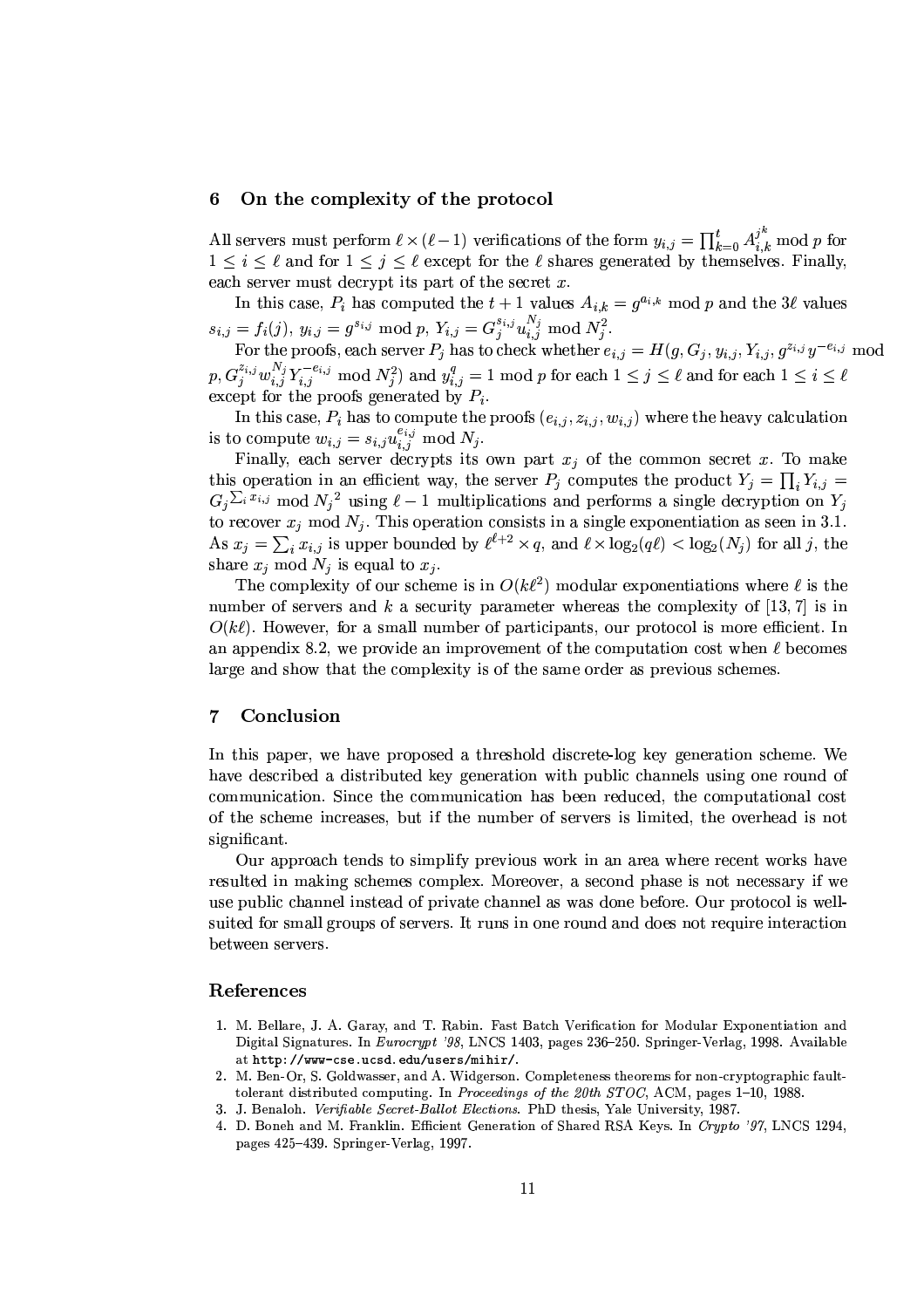- 5. J. Camenisch and I. Damgård. Verifiable Encryption and Applications to Group Signatures and Signature Sharing. Available at http://philby.ucsd.edu/cryptolib/1999/99-08.html, march 1999
- 6. R. Canetti. Security and Composition of Multiparty Cryptographic Protocols. In Journal of Cryptology, Volume 13, pages 143-202. Springer-Verlag, 2000.
- 7. C. Canetti, R. Gennaro, S. Jarecki, H. Krawczyk, and T. Rabin. Adaptive Security for Threshold Cryptosystems. In Crypto '99, LNCS 1666, pages 98-115. Springer-Verlag, 1999.
- 8. Y. Dodis and S. Micali. Parallel Reducibility for Information-Theretically Secure Computation. In  $Crypto$  '00, LNCS 1880, pages 74–92. Springer-Verlag, 2000.
- P. Feldman. A practical scheme for non-interactive verifiable secret sharing. In Proceedings of the 28th annual Symposium on the Foundations of Computer Science. IEEE, 1987.
- 10. Y. Frankel, P. Gemmel, Ph. MacKenzie, and M. Yung. Optimal-Resilience Proactive Public-Key Cryptosystems. In Proc. 38th FOCS, pages 384-393. IEEE, 1997.
- 11. Y. Frankel, P. Gemmel, Ph. MacKenzie, and M. Yung. Proactive RSA. In Crypto '97, LNCS 1294, pages 440-454. Springer-Verlag, 1997.
- Y. Frankel, P. MacKenzie, and M. Yung. Adaptively-Secure Optimal-Resilience Proactive RSA. 12. In Asiacrypt '99, LNCS. Springer-Verlag, 1999
- 13. R. Gennaro, S. Jarecki, H. Krawczyk, and T. Rabin. Secure Distributed Key Generation for Discrete-Log Cryptosystems. In Eurocrypt '99, LNCS 1592, pages 295-310. Springer-Verlag, 1999.
- 14. N. Gilboa. Two Party RSA Key Generation. In Crypto '99, LNCS 1666, pages 116–129. Springer-Verlag, 1999.
- 15. S. Goldwasser and S. Micali. Probabilistic Encryption. Journal of Computer and System Sciences. 28:270-299, 1984.
- 16. S. Jarecki and A. Lysyanskaya. Adaptively Secure Threshold Cryptography : Introducing Concurrency, Removing Erasures. In Eurocrypt' 00, LNCS 1807, pages 221-242. Springer-Verlag, 2000.
- 17. D. Naccache and J. Stern. A New Cryptosystem based on Higher Residues. In Proc. of the 5th  $CCS$ , pages 59–66. ACM press, 1998.
- 18. T. Okamoto and S. Uchiyama. A New Public Key Cryptosystem as Secure as Factoring. In Eurocrypt '98, LNCS 1403, pages 308-318. Springer-Verlag, 1998.
- 19. P. Paillier. Public-Key Cryptosystems Based on Discrete Logarithms Residues. In Eurocrypt '99, LNCS 1592. Springer-Verlag, 1999.
- 20. T.P. Pedersen. A Threshold Cryptosystem without a Trusted Party. In Eurocrypt'91, LNCS 547, pages 522-526. Springer-Verlag, 1991.
- 21. T.P. Pedersen. Non-Interactive and Information-Theoretic Secure Verifiable Secret Sharing. In  $Crypto 91$ , LNCS 576, pages 129–140. Springer-Verlag, 1991.
- 22. G. Poupard and J. Stern. Generation of Shared RSA Keys by Two Parties. In Asiacrypt '98, LNCS 1514, pages 11–24. Springer-Verlag, 1998.
- 23. G. Poupard and J. Stern. Fair Encryption of RSA Keys. In Proceedings of Eurocrypt 2000, Lecture Notes in Computer Science. Springer-Verlag, 2000.

#### 8 Appendix

#### **Asynchronous Network** 8.1

In some cases the synchronous network seems to be a strong requirement. We use such network to cope with "rushing attacks". A simple solution is to force a Incorruptible Third Party (ITP) to play at the end. We call this third party "incorruptible" since we do not require a "trusted" party, but only honest. At the beginning, this server picks a random value a in  $\mathbb{Z}_q$  and commits  $H(a)$  using the hash function H. The servers play and compute  $y' = g^{x'}$ . At the end, the ITP releases a to all players. The secret value is  $x = x' + a \mod q$ . Each server can compute its share of the secret as  $x_i = x'_i + a \mod q$ . This is due to the Lagrange interpolation since the sum of the Lagrange coefficients is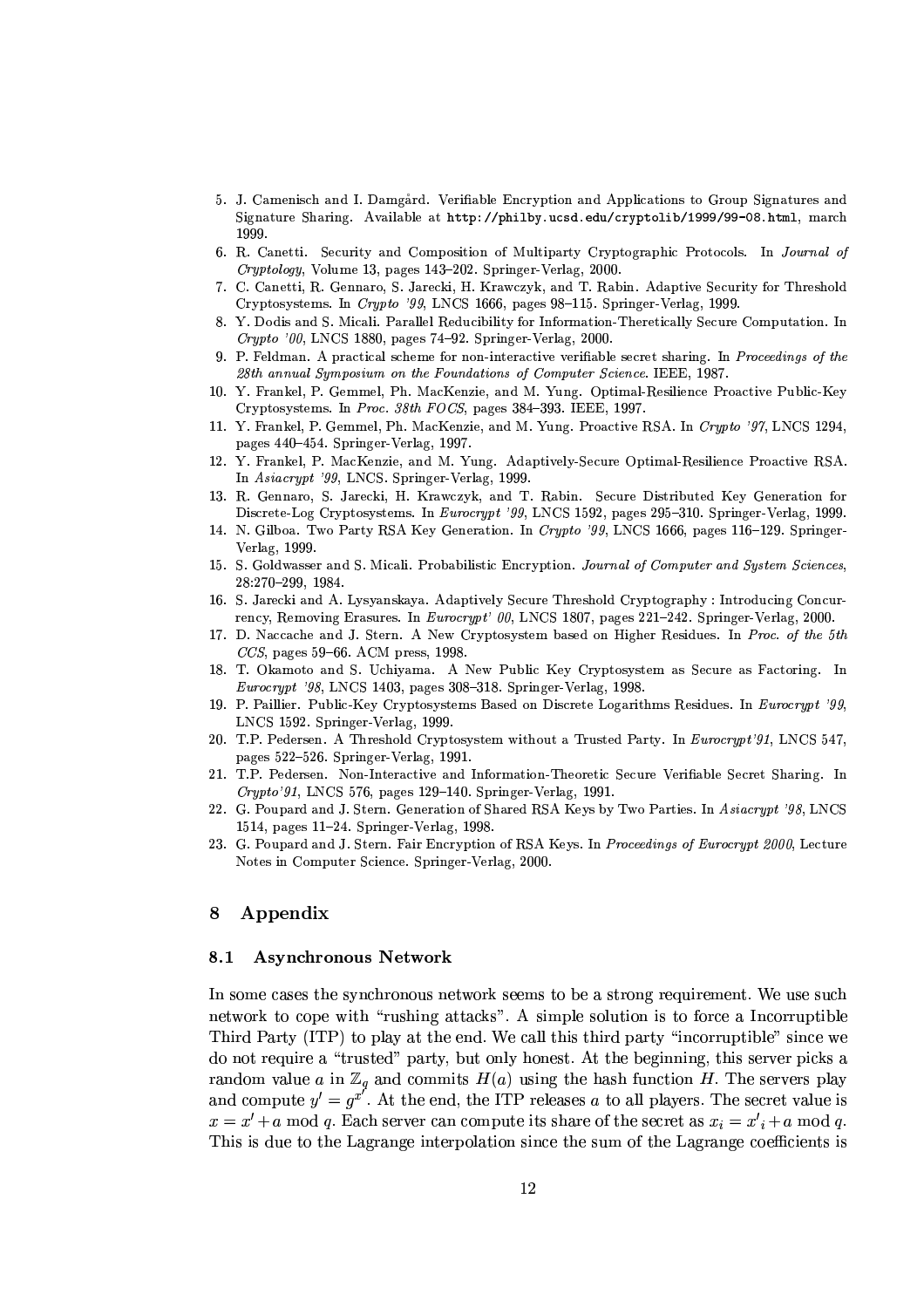equal to 1. Indeed, if S is a subset of cardinality  $t + 1$ ,

$$
f(0) = \sum_{i \in S} \lambda_{i,0}^S f(i) \bmod q
$$

Therefore, if we share the constant polynomial  $c(x) = 1$  for all x, the value in 0 is always 1 and we obtain  $1 = \sum_{i \in S} \lambda_{i,0}^S 1$ . Consequently, if we write  $f(i) = x'_i$ ,

$$
f(0) + a = \left(\sum_{i \in S} \lambda_{i,0}^S f(i)\right) + a = \sum_{i \in S} \lambda_{i,0}^S (f(i) + a) \mod q
$$

**Note 1.** In this model, simulations against adaptive adversaries are easy since we can fix the value of the ITP in the random oracle model. We can see it as the "persistently inconsistent player" of [16].

**Note 2.** Dodis and Micali in [8] proved that a class of Secure Function Evaluation (SFE) remains secure if we compose simple and secure protocols in sequence or in parallel in the information-theoretic model. They use two models of parallel reducibility (or parallel composition of protocols) that they called concurrent reducibility and synchronous reducibility. The *Concurrent reducibility* applies when the order of subprotocol calls is not important whereas the *Synchronous reducibility* applies when the sub-protocols must be executed simultaneously. Their results [8] hold only in the "information-theoretic model" where we allow private channels and not in the "computational model" that we need in our protocol. In  $[6]$ , Canetti proved the same results in the computational model but only for concurrent reducibility and not for synchronous reducibility. Therefore, the asynchronous network scheme that we propose in this appendix can be also proved using Canetti's theorem.

#### 8.2 Improvement of the complexity

When the number of servers is relatively small, our protocol is practical. However, it can be unpractical when the number  $\ell$  of servers becomes larger. Here, we provide methods to reduce the computation cost in this situation. We present the computation cost in term of multiplications and we show that asymptotically our protocol has the same order of magnitude than others, i.e.  $O(\ell^3 \log(\ell))$  multiplications. This is achieved by reducing all verifications of our protocol to three computations which are used in all protocols. This last calculation represents the heavy part of the computation cost and cannot be avoided in the verifiable interpolation phase.

Since bad players only appear in rare situations, we aim to design efficient protocols when all players are honest. However, we must be able to detect whenever bad players try to cheat and therefore, we require fast detection of active malicious servers. When a malicious server is detected, we need to carry out the protocol of section 6 or to reboot the system as our protocol is state-free.

The first remark is that we cannot avoid the complexity factor  $O(\ell^2k)$ , where k is the bit-length of  $|p|$  or  $|N_i|/2$ , from the communication point of view, since in one round, all servers must be able to test whether other servers have correctly played. But, as today's networks have large bandwidth and high speed performance, the bottleneck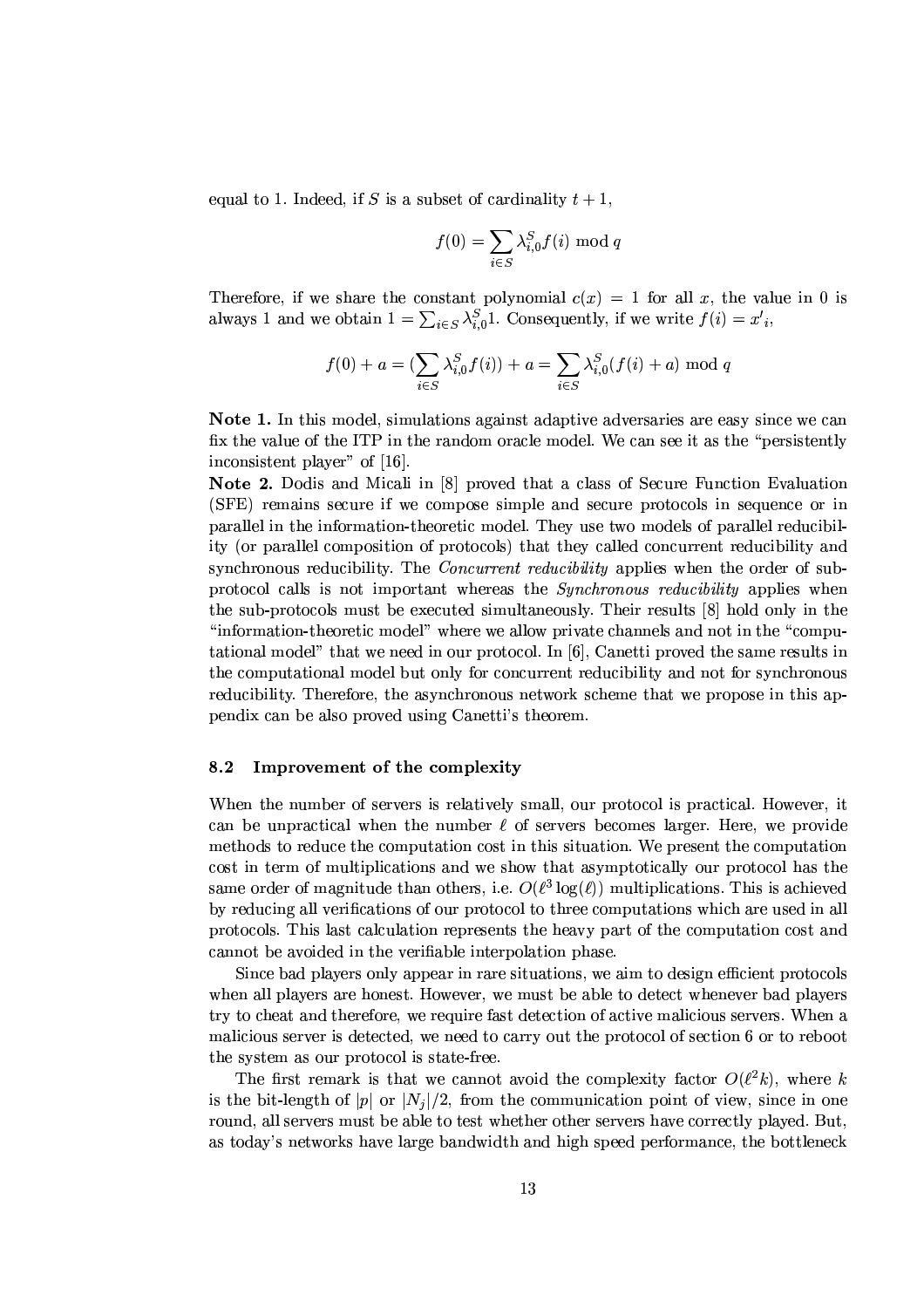is not the network communication but the computation load. Consequently, our main objective is to decrease the computation complexity for detecting bad servers.

It is straightforward to see that the larger complexity factor comes from the verifications of  $g^{f_i(j)} = \prod_{k=0}^t A_{i,k}^{j^k}$  mod p. We have to check  $\ell^2$  such equations while the previous schemes only require  $\ell$ . Here we reduce the computation of each player to  $3\ell$ such equations.

**Batch verification.** Bellare et al. in [1] describe algorithms to perform fast batch verification for modular exponentiation and digital signatures. In this paper, they present techniques to test whether many instantiations  $(x_i, y_i)_{i=1}^n$  satisfy the equations  $g^{x_i} = y_i \mod p$ . The naive method requires *n* exponentiations. However, if we use probabilistic batch tests, the sequence of modular exponentiations can be computed significantly faster than the naive re-computation method.

They also describe an efficient algorithm to compute  $\prod_{i=1}^n a_i^{b_i}$  where the cost is  $k + nk/2$  modular multiplications if we note k the greatest bit-length of the elements  $b_i$   $(b_i = b_i[k] \dots b_i[1])$ . This number is strictly less than *n* exponentiations followed by  $n-1$  multiplications where the cost of a single exponentiation  $a^b$  can be estimated as  $3k/2$  multiplications if k is the bit-length of b. This algorithm is hereafter called FastMult.

Algorithm FastMult $((a_1, b_1), \ldots, (a_n, b_n))$  $a := 1$ ; for  $j = k$  downto 1 do for  $i = 1$  to n do if  $b_i[j] = 1$  then  $a := a.a_i;$  $a := a^2$ 

 $return a$ 

This algorithm does k multiplications in the outer loop and  $nk/2$  multiplications on the average in the inner loop. Hence, for computing y we get a total of  $k + nk/2$ multiplications.

Finally, they also provide a batch verification of the following form: given a set of points, determine whether there exists a polynomial of a certain degree, which passes through all these points. More formally, let  $S = (\alpha_1, \alpha_2, \dots, \alpha_m)$  denote a set of points. We define the relation  $\text{DEG}_{\mathcal{F},t,(\beta_1,\beta_2,\ldots,\beta_m)}(S)=1$  iff there exists a polynomial  $f(x)$  such that the degree of  $f(x)$  is at most t, and for all  $i \in \{1, ..., m\}$ ,  $f(\beta_i) = \alpha_i$ , assuming that all the computations are carried out in the finite field  $\mathcal F$ . Let the batch instance of this problem be  $S_1, \ldots, S_n$ , where  $S_i = (\alpha_{i,1}, \ldots, \alpha_{i,m})$ . The batch instance is correct if  $\text{DEG}_{\mathcal{F},t}(\beta_1,\dots,\beta_m)(S_i) = 1$  for all  $i = 1,\dots,n$ ; incorrect otherwise. This test is called RANDOM LINEAR COMBINATION TEST.

**Random Linear Combination Test.** This algorithm takes as input n sets  $S_1, \ldots, S_n$ where  $S_i = (\alpha_{i,1}, \ldots, \alpha_{i,m}); \beta_1, \ldots, \beta_m$ , security parameter k, and a value t and checks whether for all  $i \in \{1, ..., n\}$  there exists a polynomial  $f_i(x)$  such that  $deg(f_i) \leq t$  and  $f_i(\beta_1) = \alpha_{i,1}, \ldots, f_i(\beta_m) = \alpha_{i,m}.$ 

The algorithm works as follows:

- 1. Pick  $r \in B\mathcal{F}$
- 2. Compute  $\gamma_i = r^n \alpha_{n,i} + \ldots + r \alpha_{1,i}$ . This can be efficiently computed with the Horner algorithm.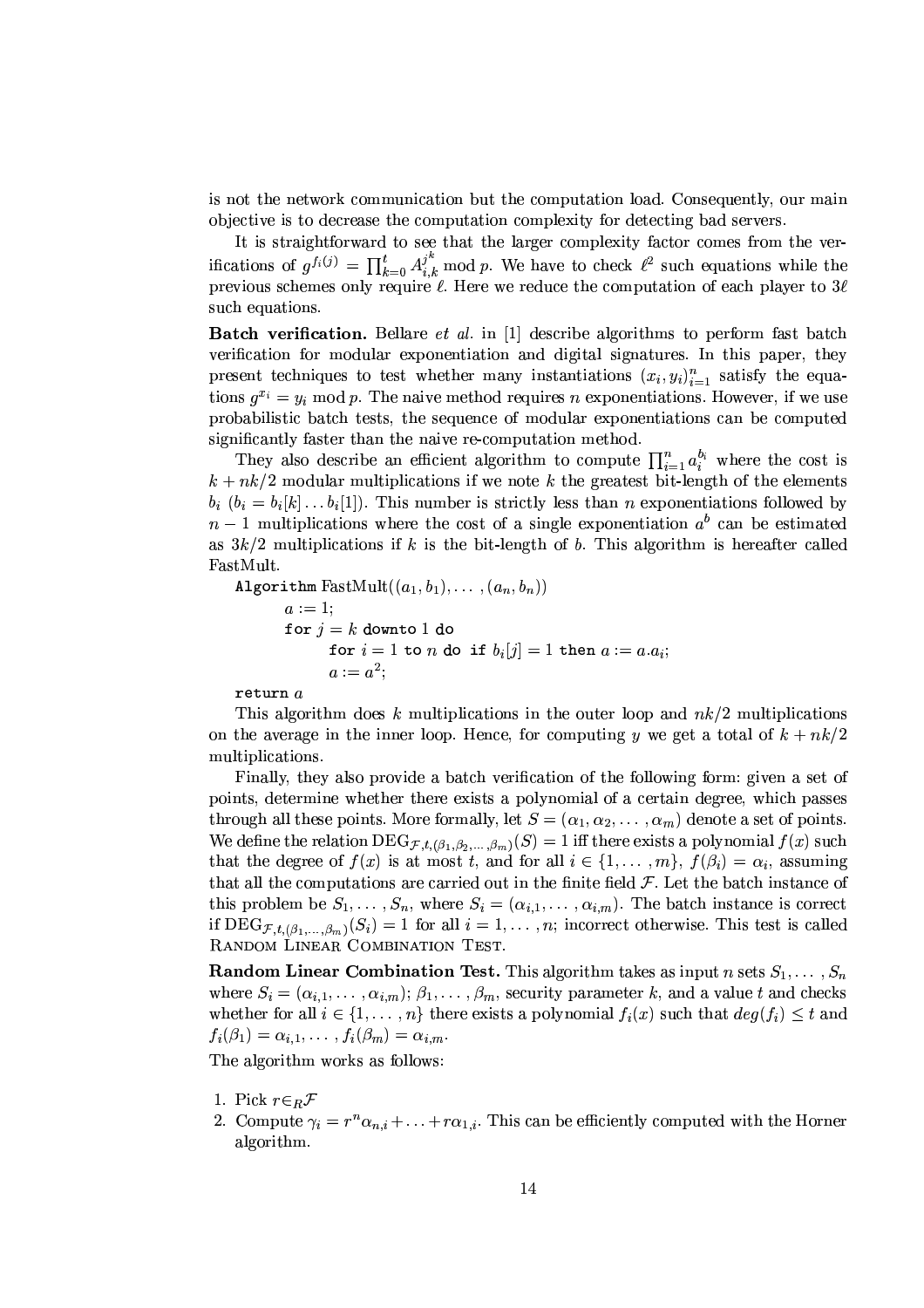3. If  $\text{DEG}_{\mathcal{F},t,(\beta_1,\ldots,\beta_m)}(\gamma_1,\ldots,\gamma_m)=1$ , then output "correct", else output "incorrect".

NOTATION If  $f_i(x) = a_m x^m + \ldots + a_0$ , where  $a_m \neq 0$ , we denote by  $f_i(x)|^{t+1}$  the polynomial  $a_m x^m + \ldots + a_{t+1} x^{t+1}$ . Consequently, for  $m \leq t$ ,  $f_i(x)|^{t+1}$  must be equal to  $0.$ 

The polynomial  $F(x) = \sum_{i=1}^{n} r^{i} f_{i}(x)$  is of degree at most t, and, therefore, it holds that  $\sum_{i=1}^{n} r^{i} f_{i}(x)|^{t+1}$  must be equal to 0. This is an equation of degree n in the unknown  $r$  and hence has at most  $n$  roots. Therefore, to output "correct" when in fact the instance is incorrect,  $r$  must be one of the roots of the equation. This algorithm fails with probability at most  $\frac{n}{|\mathcal{F}|}$ , which is a negligible quantity. The running time of this algorithm is  $O(nm)$  while the naive method which consists in computing the polynomial interpolation with  $t + 1$  points and checking for each of them requires  $O(m^2n)$  multiplications.

Application to our situation. First of all, we note that the computation cost of checking whether the  $\ell^2$  values  $y_{i,j}$  encrypt  $g^{f_i(j)}$ , require  $\ell^2$  exponentiations. In fact, we do not need to exactly test whether these equations hold but rather whether a server send false shares. Obviously, each server must verify its own shares but can only check whether the others are correct with high probability.

To this end, we can use the RANDOM LINEAR COMBINATION TEST. We need to run this algorithm "in the exponents" and the proof follows from the fact that  $g$  is a primitive element in the subgroup of  $\mathbb{Z}_p^*$  of order q. In our situation, we have values  $\alpha_{i,j}$  correspond to  $y_{i,j}$  and values  $\beta_i$  to i.

The algorithm works as follows:

- 1. Pick  $r \in R\mathbb{Z}_q$
- 2. Compute  $\gamma_i = \alpha_{\ell,i}^{r^{\ell}} \times \ldots \times \alpha_{1,i}^{r}$ . This can be efficiently computed from the values  $y_{i,1}, \ldots, y_{i,\ell}$  using  $\ell$  times the FastMult algorithm.
- 3. If  $\text{DEG}_{\mathbb{Z}_q,t,(1,\ldots,\ell)}(\gamma_1,\ldots,\gamma_\ell)=1$ , then output "correct", else output "incorrect".

The DEG consists in checking whether for all  $j = 1, ..., \ell, g^{F(j)} = \prod_{k=0}^{t} A_{F,k}^{j^k}$ <br>is equal to  $\gamma_j$ . The values  $A_{F,k}$  correspond to the coefficients of the polynomial F and are equal to  $g^{\sum_{i=1}^{\ell} a_{i,k}r^i} = \prod_{i=1}^{\ell} A_{i,k}^{r^i}$ . In fact,  $\gamma_j$  is equal to  $y_{\ell,j}^{r^{\ell}} \times \ldots \times y_{1,j}^{r} =$  $q^{f_{\ell}(j)r^{\ell}+\ldots+f_1(j)r} = q^{\sum_{i=1}^{\ell} r^i f_i(j)} = q^{F(j)} \mod p.$ 

Consequently, we have to compute the  $\ell$  values  $\gamma_i$ , the  $t+1$  values  $A_{F,k}$  and the  $\ell$ relations DEG.

This algorithm fails with probability at most  $\frac{\ell}{a}$  which is a negligible quantity.

As usual, we estimate t as  $\ell/2$  and accordingly, the complexity of the scheme in the number of multiplications is:

- 1. To compute the values  $\gamma_i$ , we need  $\ell$  times calls to the FastMult algorithm for  $\ell$ products of powers where the size of the exponents are in  $\ell|q|$ ; hence,  $\ell \times \lbrack \ell |q| +$  $\frac{\ell}{2} \ell |q|$  =  $O(\ell^3 |q|)$ .
- 2. To compute the coefficients of  $q^{F(x)}$ , we need  $(t+1)$  calls to the FastMult algorithm for  $\ell$  products of powers where the size of the exponents are in  $|q|\ell$ ; hence,  $(t+1) \times$  $[|q|\ell + \frac{\ell^2}{2}|q|] = O(\ell^3|q|).$